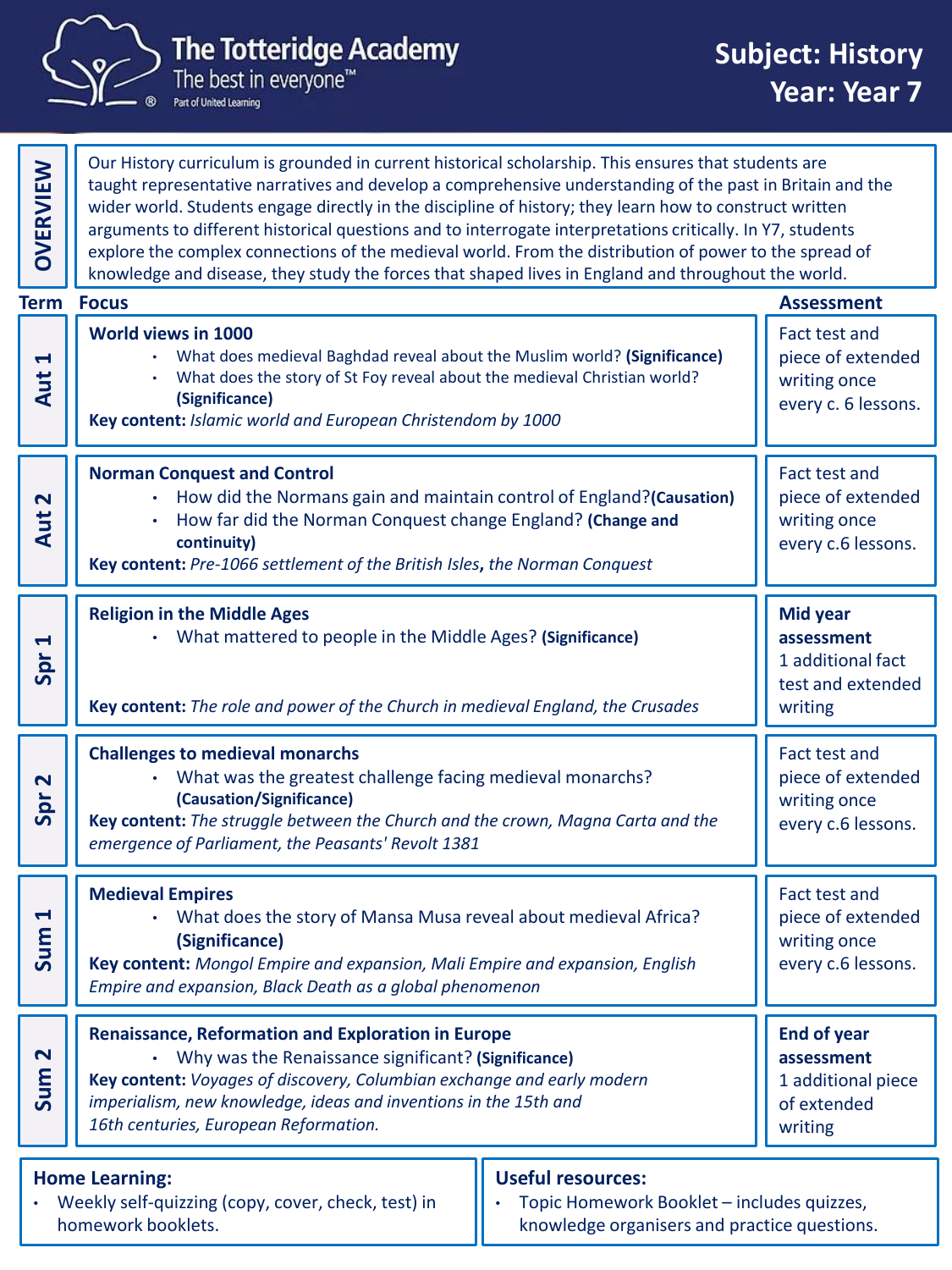

The Totteridge Academy<br>The best in everyone™<br>Parof United Learning

| <b>OVERVIEW</b>                                                                                                                                                                                                            | Our History curriculum is grounded in current historical scholarship. This ensures that students<br>are taught representative narratives and develop a comprehensive understanding of the past in Britain and the<br>wider world. Students engage directly in the discipline of history; they learn how to construct<br>written arguments to historical questions and to interrogate interpretations critically. In Y8, students study<br>Britain's transformation into an industrial, imperialist world power. From civil war to slavery, they confront the<br>destruction caused by the desire to dominate and the resilience of those who resisted. |  |                                                                                     |  |
|----------------------------------------------------------------------------------------------------------------------------------------------------------------------------------------------------------------------------|--------------------------------------------------------------------------------------------------------------------------------------------------------------------------------------------------------------------------------------------------------------------------------------------------------------------------------------------------------------------------------------------------------------------------------------------------------------------------------------------------------------------------------------------------------------------------------------------------------------------------------------------------------|--|-------------------------------------------------------------------------------------|--|
| <b>Term</b>                                                                                                                                                                                                                | <b>Focus</b>                                                                                                                                                                                                                                                                                                                                                                                                                                                                                                                                                                                                                                           |  | <b>Assessment</b>                                                                   |  |
| $\blacktriangleleft$<br>Aut                                                                                                                                                                                                | <b>Henry VIII and the English Reformation</b><br>• Why did Henry VIII break with Rome? (Causation)<br>Key content: Henry VIII and the English Reformation                                                                                                                                                                                                                                                                                                                                                                                                                                                                                              |  | Fact test and<br>piece of extended<br>writing once<br>every c. 6 lessons.           |  |
| Aut 2                                                                                                                                                                                                                      | <b>Tudor England</b><br>How far did religion change in England from 1547-1603? (Change and<br>continuity) AND How far was Elizabethan England a 'golden age' for<br>all? (Similarity and difference)<br>Key content: Tudor religious change and division, life in Elizabethan England                                                                                                                                                                                                                                                                                                                                                                  |  | Fact test and<br>piece of extended<br>writing once<br>every c. 6 lessons.           |  |
| Spr <sub>1</sub>                                                                                                                                                                                                           | <b>Britain in the 17th century</b><br>How and why did a civil war break out in 1642? (Chronology)<br>Key content: Causes and events of the English Civil War, the Interregnum, the Restoration,<br>imperialism and the Royal African Company, the Glorious Revolution                                                                                                                                                                                                                                                                                                                                                                                  |  | <b>Mid year</b><br>assessment<br>1 additional fact<br>test and extended<br>writing. |  |
| $\mathbf{\Omega}$<br>Spr                                                                                                                                                                                                   | <b>Transatlantic slavery</b><br>How far were enslaved people able to resist dehumanisation through<br>transatlantic slavery? (Similarity and difference)<br>How and why have historians disagreed about the abolition of<br>$\bullet$<br>transatlantic slavery? (Interpretations)<br>Key content: Experience and resistance of enslaved Africans, abolition and its impact                                                                                                                                                                                                                                                                             |  | Fact test and<br>piece of extended<br>writing once<br>every c.6 lessons.            |  |
| 4<br>$\mathbf{z}$<br>Sur                                                                                                                                                                                                   | <b>The Industrial Revolution</b><br>How far did the Industrial Revolution have a positive impact on people's<br>lives in Britain? (Consequence)<br>Key content: The Enlightenment, American Revolution, French Revolution, the<br>Industrial Revolution - regional, British and global perspectives and impact                                                                                                                                                                                                                                                                                                                                         |  | Fact test and<br>piece of extended<br>writing once<br>every c.6 lessons             |  |
| $\mathbf{\Omega}$<br>Sum                                                                                                                                                                                                   | <b>The British Empire</b><br>What do different stories reveal about the British Empire?<br>(Significance)<br>Key content: Experience, impact and legacy of the British Empire in different times and<br>places                                                                                                                                                                                                                                                                                                                                                                                                                                         |  | <b>End of year</b><br>assessment<br>1 additional piece<br>of extended<br>writing    |  |
| <b>Useful resources:</b><br><b>Home Learning:</b><br>Weekly self-quizzing (copy, cover, check, test) in<br>Topic Homework Booklet - includes quizzes,<br>homework booklets.<br>knowledge organisers and practice questions |                                                                                                                                                                                                                                                                                                                                                                                                                                                                                                                                                                                                                                                        |  |                                                                                     |  |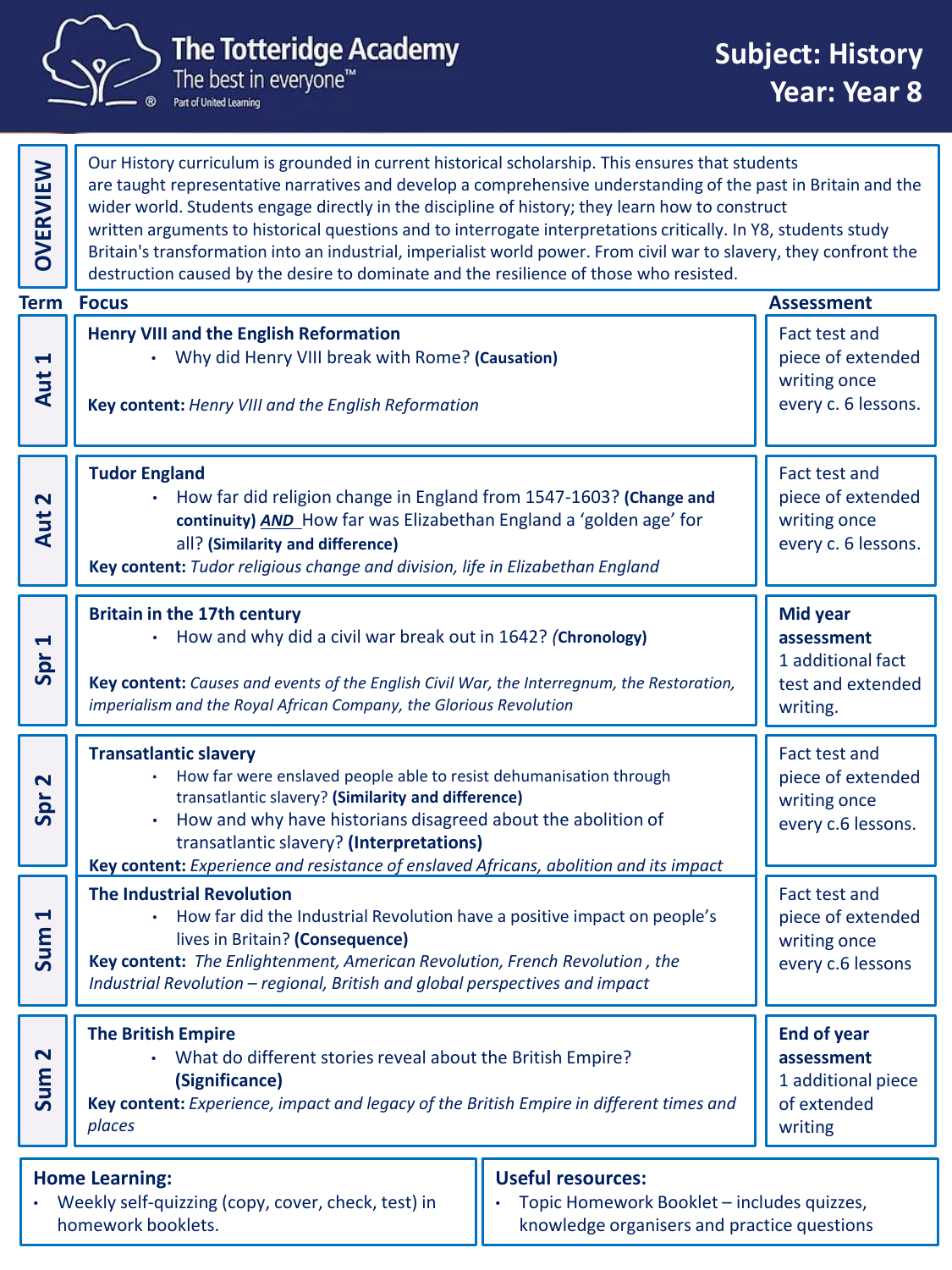

homework booklets.

**The Totteridge Academy** 

The best in everyone<sup>™</sup> Part of United Learning

Our History curriculum is grounded in current historical scholarship. This ensures that students are taught representative narratives and develop a comprehensive understanding of the past in Britain and the wider world. Students engage directly in the discipline of history; they learn how to construct written arguments to historical questions and to interrogate interpretations critically. In Y9, students study how imperialist agendas led to decades of devastating conflict and demands for change. From resisting regimes to equal rights, they **OVERVIEW** study those who fought for reform and whose campaigns resonate today. **The First World War** • Why did the world go to war in 1914? **(Causation) Key content:** *Causes and course of WW1, different experiences of soldiers on the Western Front* Fact test and piece of extended writing once **Aut 1** every c. 6 lessons. **The First World War** • What do the stories of the 'often forgotten armies' reveal about the Western Front? **(Significance) Votes for women** • Why did women secure the right to vote in 1918? **(Causation)** Fact test and piece of extended writing once **Aut 2** every c. 6 lessons **The rise of dictators and totalitarian states** • What long shadows did the First World War cast? **(Consequence)** • How were people controlled in totalitarian states? **(Similarity and difference) Key content:** *Russian Revolution, rise of fascism in Europe, life in Stalin's USSR and Nazi Germany* **Mid year assessment** 1 additional fact test and extended writing. . **Spr 1 The Second World War and the Holocaust** • Why have historians disagreed about how and why the Holocaust happened? **(Interpretations) Key content:** *History of anti-Semitism, course of WW2, the Holocaust* Fact test and piece of extended writing once **Spr 2** every c.6 lessons. **Civil Rights Campaigns** • How similar were the American and British civil rights campaigns? **(Similarity and difference) Key content:** *US Civil Rights movement, Black British civil rights movement* Fact test and piece of extended writing once **Sum 1** every c.6 lessons **Post-war Britain** • How much did society change in post-war Britain? **(Change and continuity) Key content:** *The creation of the welfare state, social change in Britain, change and continuity in the lives, experiences and rights of diverse groups of people living in Britain* **End of year assessment** 1 additional piece of extended writing **Sum 2 Term Assessment Home Learning:** • Weekly self-quizzing (copy, cover, check, test) in **Useful resources:** • Topic Homework Booklet – includes quizzes, **Focus**

knowledge organisers and practice questions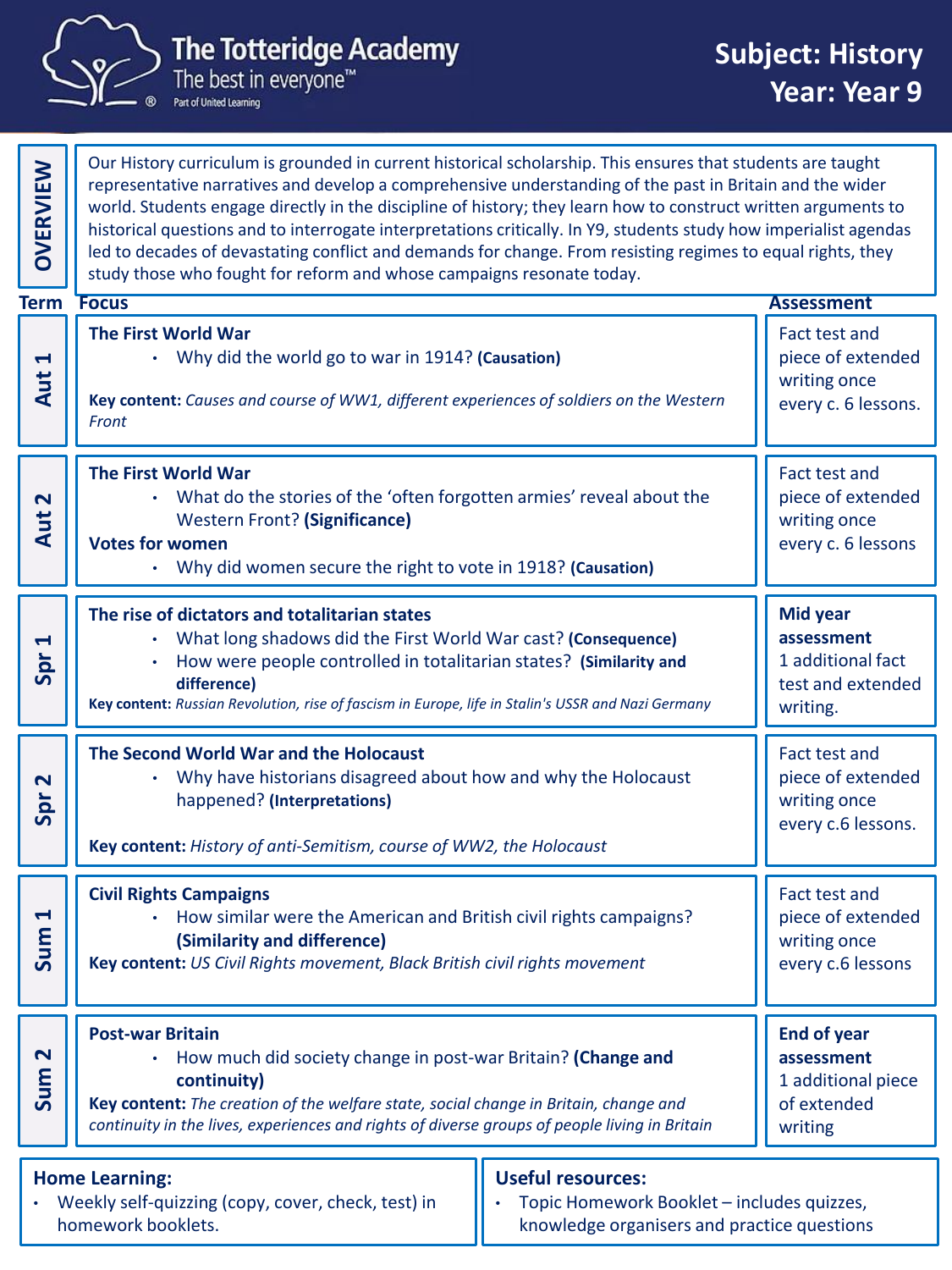

**OVERVIEW**

**The Totteridge Academy** 

The best in everyone™ Part of United Learning

Students begin their GCSE with a thematic study of medicine through time. This consolidates their KS3 learning of how far and why life in Britain has changed from 1250-present, through the lens of changes in science, medicine and healthcare. Having arrived in the modern period, students spend the latter half of Y10 delving into the turbulent twentieth-century experience of the USA. Beginning with the civil rights movement and ending with American involvement in Vietnam, students investigate how a country that spent £100billion bombing Vietnam could allow for the under-funding of basic amenities for black Americans at home?

|                                                   | <b>Term Focus</b>                                                                                                                                                                                    | <b>Assessment</b>                                                                 |  |
|---------------------------------------------------|------------------------------------------------------------------------------------------------------------------------------------------------------------------------------------------------------|-----------------------------------------------------------------------------------|--|
| 1<br>Aut                                          | Medicine through time, 1250-present<br>• C.1250-1500: Medicine in medieval England<br>C.1500-1750: The Medical Renaissance in England                                                                | Fact test and full<br>exam question<br>once every c. 6<br>lessons.                |  |
| $\overline{\mathbf{N}}$<br>Aut                    | Medicine through time, 1250-present<br>• C1700-1900: Medicine in eighteenth and nineteenth-century Britain<br>C.1900-present: Medicine in modern Britain                                             | Fact test and full<br>exam question<br>once every c. 6<br>lessons.                |  |
| 1<br>Spr                                          | Medicine through time, 1250-present<br>The British sector of the Western Front, 1914-18: injuries, treatment<br>and the trenches<br>Knowledge, selection and use of sources for historical enquiries | <b>PAPER 1 MOCK</b><br>2 additional fact<br>tests and exam<br>questions.          |  |
| $\mathbf{z}$<br>Spr                               | The USA, 1954-1975: Conflict at Home and Abroad<br>The development of the civil rights movement, 1954-60<br>Protest, progress and radicalism, 1960-75                                                | Fact test and full<br>exam question<br>once every c. 6<br>lessons.                |  |
| 1<br>Sum                                          | The USA, 1954-1975: Conflict at Home and Abroad<br>US involvement in the Vietnam War, 1954-75<br>ò.                                                                                                  | Fact test and full<br>exam question<br>once every c. 6<br>lessons.                |  |
| $\overline{\mathbf{N}}$<br>Sum                    | The USA, 1954-1975: Conflict at Home and Abroad<br>Reactions to, and the end of, US involvement in Vietnam, 1964-75                                                                                  | PAPER 1 and 3<br><b>MOCK</b><br>2 additional fact<br>tests and exam<br>questions. |  |
| <b>Home Learning:</b><br><b>Useful resources:</b> |                                                                                                                                                                                                      |                                                                                   |  |

• Weekly self-quizzing (copy, cover, check, test) in homework booklets. • Topic Homework Booklet – includes quizzes, knowledge organisers and practice exam questions.